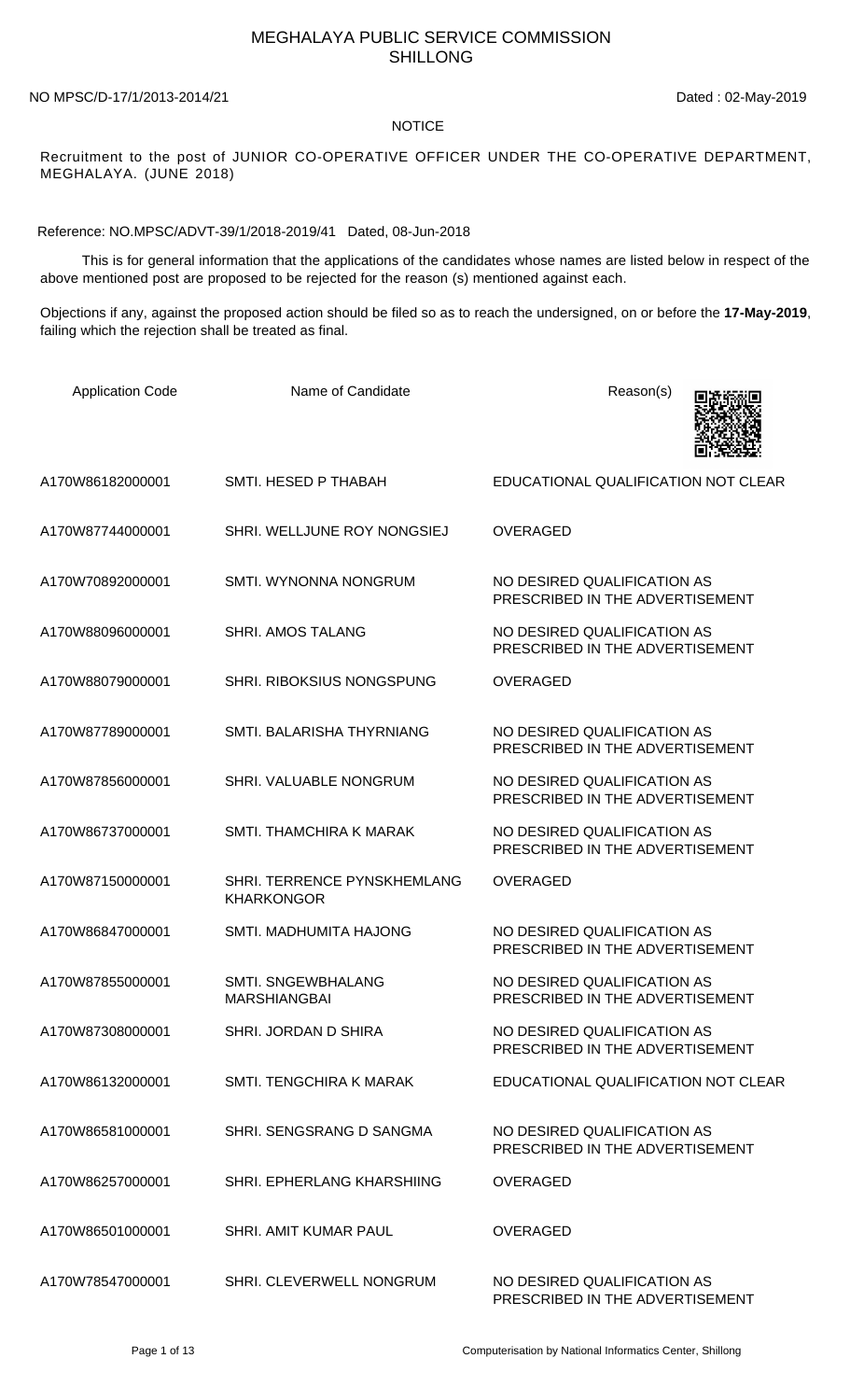| A170W86691000001 | SHRI, SALTENG T SANGMA                     | OVERAGED                                                       |
|------------------|--------------------------------------------|----------------------------------------------------------------|
| A170W07970000001 | SHRI. IAINEHSKHEM M MAKRI                  | OVERAGED                                                       |
| A170W83233000001 | <b>SMTI. MEMORIAL PAPANG</b>               | NO DESIRED QUALIFICATION AS<br>PRESCRIBED IN THE ADVERTISEMENT |
| A170W87439000001 | SMTI. BRISTHILDA CH MOMIN                  | OVERAGED                                                       |
| A170W87692000001 | <b>SMTI. HEIBHARIKA TONGPER</b>            | NO DESIRED QUALIFICATION AS<br>PRESCRIBED IN THE ADVERTISEMENT |
| A170W87893000001 | SHRI. MAYNISAL K SANGMA                    | NO DESIRED QUALIFICATION AS<br>PRESCRIBED IN THE ADVERTISEMENT |
| A170W77662000002 | SHRI. PAIAKORDOR JYRWA                     | NO DESIRED OUALIFICATION AS<br>PRESCRIBED IN THE ADVERTISEMENT |
| A170W65927000002 | SHRI. BAWANKMENLANG S<br><b>KHARSHIING</b> | NO DESIRED OUALIFICATION AS<br>PRESCRIBED IN THE ADVERTISEMENT |
| A170W82747000002 | <b>SMTI. ROSELIMA CH MARAK</b>             | <b>OVERAGED</b>                                                |
| A170W87124000002 | SMTI, KERPHIDALIN WARJRI                   | <b>OVERAGED</b>                                                |
| A170W02563000002 | SHRI. LAMBHA NONGKHLAW                     | NO DESIRED QUALIFICATION AS<br>PRESCRIBED IN THE ADVERTISEMENT |
| A170W79501000002 | SMTI. BALAMONSHISHA SUTING                 | NO DESIRED QUALIFICATION AS<br>PRESCRIBED IN THE ADVERTISEMENT |
| A170W81846000002 | SHRI. LEOBERTH CH MOMIN                    | OVERAGED                                                       |
| A170W57796000002 | <b>SHRI, FRANKFORD DKHAR</b>               | NO DESIRED QUALIFICATION AS<br>PRESCRIBED IN THE ADVERTISEMENT |
| A170W66514000002 | SMTI. CHINGKEYRA CH MARAK                  | DATE OF BIRTH NOT CLEAR                                        |
| A170W68916000002 | <b>SHRI, SAIFUL THABAH</b>                 | <b>OVERAGED</b>                                                |
| A170W53384000002 | SHRI. IAHPHRANGMIKI DKHAR                  | NO DESIRED QUALIFICATION AS<br>PRESCRIBED IN THE ADVERTISEMENT |
| A170W40477000002 | SHRI. EBENEZER NONGKYNRIH                  | NO DESIRED QUALIFICATION AS<br>PRESCRIBED IN THE ADVERTISEMENT |
| A170W69748000002 | SHRI. JOHN KREDI W SANGMA                  | NO DESIRED QUALIFICATION AS<br>PRESCRIBED IN THE ADVERTISEMENT |
| A170W83798000002 | SHRI. WALLAM KUPAR LYNGDOH                 | <b>OVERAGED</b>                                                |
| A170W84714000002 | SMTI. PAIYA LYNGDOH                        | NO DESIRED QUALIFICATION AS<br>PRESCRIBED IN THE ADVERTISEMENT |
| A170W85239000002 | SHRI, JERIMAIA BIAM                        | NO DESIRED QUALIFICATION AS<br>PRESCRIBED IN THE ADVERTISEMENT |
| A170W86436000002 | <b>SHRI. RINGSINREI GONMEI</b>             | <b>OVERAGED</b>                                                |
| A170W86537000002 | SMTI. IAIRIMEKA LYNGWA                     | <b>OVERAGED</b>                                                |

回激的

 $\blacksquare$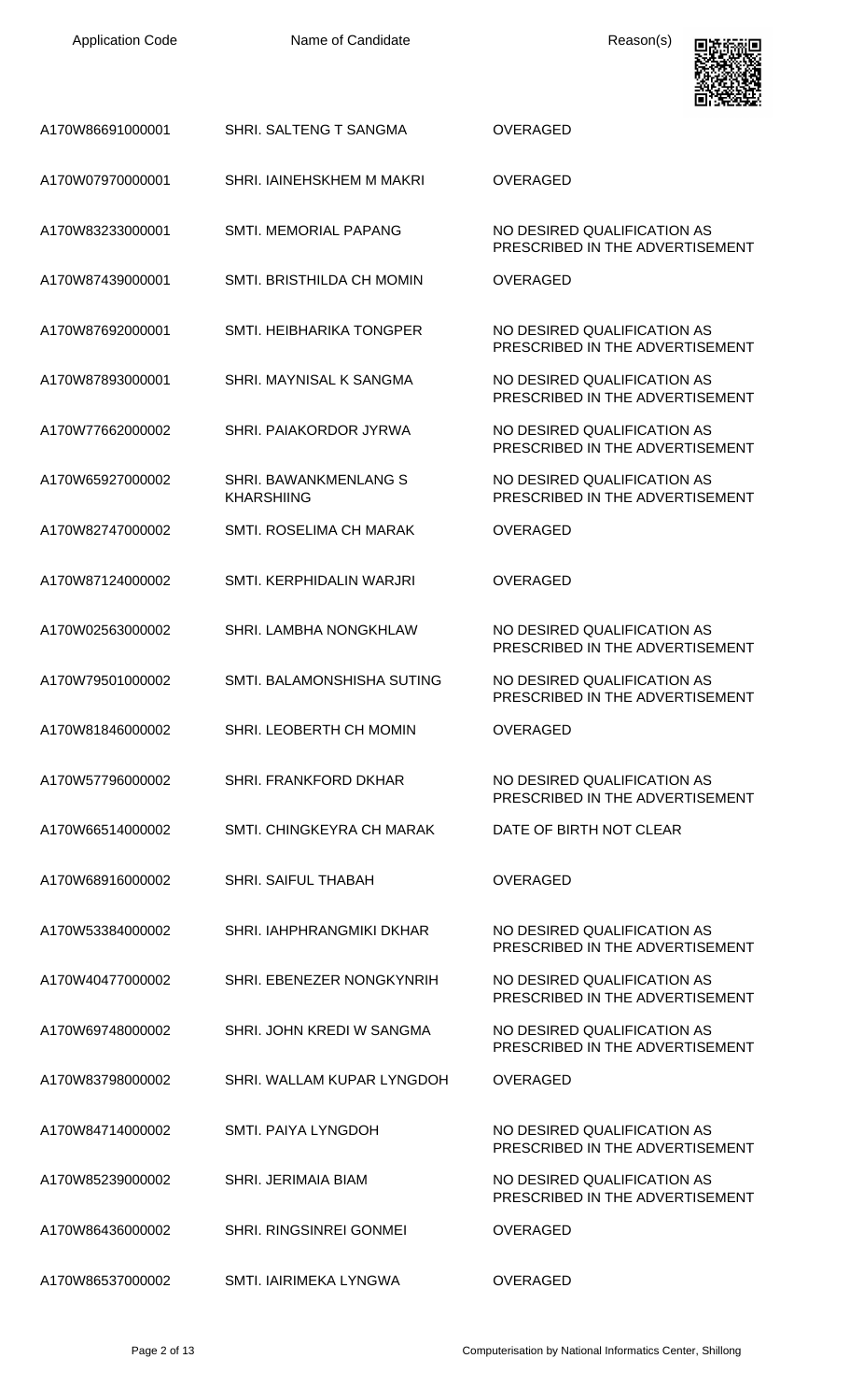| <b>Application Code</b> |  |
|-------------------------|--|
|-------------------------|--|

Name of Candidate **Reason(s)** 



| A170W86691000002 | SHRI. SALTENG T SANGMA                       | OVERAGED                                                       |
|------------------|----------------------------------------------|----------------------------------------------------------------|
| A170W86732000002 | SMTI. SILCHIRA AGITOK SANGMA                 | OVERAGED                                                       |
| A170W78347000002 | <b>SMTI, SONIYA G MOMIN</b>                  | NO DESIRED QUALIFICATION AS<br>PRESCRIBED IN THE ADVERTISEMENT |
| A170W87466000002 | SHRI. WANDAPLANG MARBANIANG                  | NO DESIRED QUALIFICATION AS<br>PRESCRIBED IN THE ADVERTISEMENT |
| A170W86006000002 | SMTI. DAISILY THANGKHIEW                     | <b>OVERAGED</b>                                                |
| A170W87430000002 | SMTI, WOMWARA SLONG                          | NO DESIRED QUALIFICATION AS<br>PRESCRIBED IN THE ADVERTISEMENT |
| A170W87342000002 | SMTI. DAMANBHA BUDON                         | NO DESIRED QUALIFICATION AS<br>PRESCRIBED IN THE ADVERTISEMENT |
| A170W87334000002 | SMTI. BINDASHISHA LYNGDOH                    | NO DESIRED QUALIFICATION AS<br>PRESCRIBED IN THE ADVERTISEMENT |
| A170W18455000002 | SHRI. DARYL MASSAR                           | NO DESIRED QUALIFICATION AS<br>PRESCRIBED IN THE ADVERTISEMENT |
| A170W65991000002 | SHRI. ROMASH CH MARAK                        | <b>OVERAGED</b>                                                |
| A170W67084000002 | SHRI. IATEI BANJOP NONGRUM                   | NO DESIRED QUALIFICATION AS<br>PRESCRIBED IN THE ADVERTISEMENT |
| A170W77341000002 | SMTI. DIURALEZA N MARAK                      | NO DESIRED QUALIFICATION AS<br>PRESCRIBED IN THE ADVERTISEMENT |
| A170W34943000002 | SMTI. SIYONA KHARLUKHI                       | NO DESIRED QUALIFICATION AS<br>PRESCRIBED IN THE ADVERTISEMENT |
| A170W81534000002 | SHRI. DONBORLANG LYNGDOH<br><b>NONGRANG</b>  | <b>OVERAGED</b>                                                |
| A170W27248000002 | SMTI. MEBADA DKHAR                           | NO DESIRED QUALIFICATION AS<br>PRESCRIBED IN THE ADVERTISEMENT |
| A170W19895000002 | SHRI. THEOPHILOS SYNNAH                      | NO DESIRED QUALIFICATION AS<br>PRESCRIBED IN THE ADVERTISEMENT |
| A170W27548000002 | SMTI. DAPHIMO BANYLLA DKHAR                  | NO DESIRED QUALIFICATION AS<br>PRESCRIBED IN THE ADVERTISEMENT |
| A170W34299000003 | SMTI. GLORYCIA LALOO                         | NO DESIRED QUALIFICATION AS<br>PRESCRIBED IN THE ADVERTISEMENT |
| A170W52123000003 | SHRI. WILLIAM CAJETAN JOHN<br><b>LYNGDOH</b> | <b>OVERAGED</b>                                                |
| A170W37012000003 | <b>SHRI. STARSON KURBAH</b>                  | NO DESIRED QUALIFICATION AS<br>PRESCRIBED IN THE ADVERTISEMENT |
| A170W80597000003 | SMTI. SANTIRIS LYNGDOH                       | NO DESIRED QUALIFICATION AS<br>PRESCRIBED IN THE ADVERTISEMENT |
| A170W42490000003 | SHRI. FULLAND KHARBUKI                       | NO DESIRED QUALIFICATION AS<br>PRESCRIBED IN THE ADVERTISEMENT |
| A170W19483000003 | SMTI. DONNA DARYL WANSWETT                   | NO DESIRED QUALIFICATION AS<br>PRESCRIBED IN THE ADVERTISEMENT |
| A170W81946000003 | SMTI. YELENA ZAKOVA N SANGMA                 | <b>OVERAGED</b>                                                |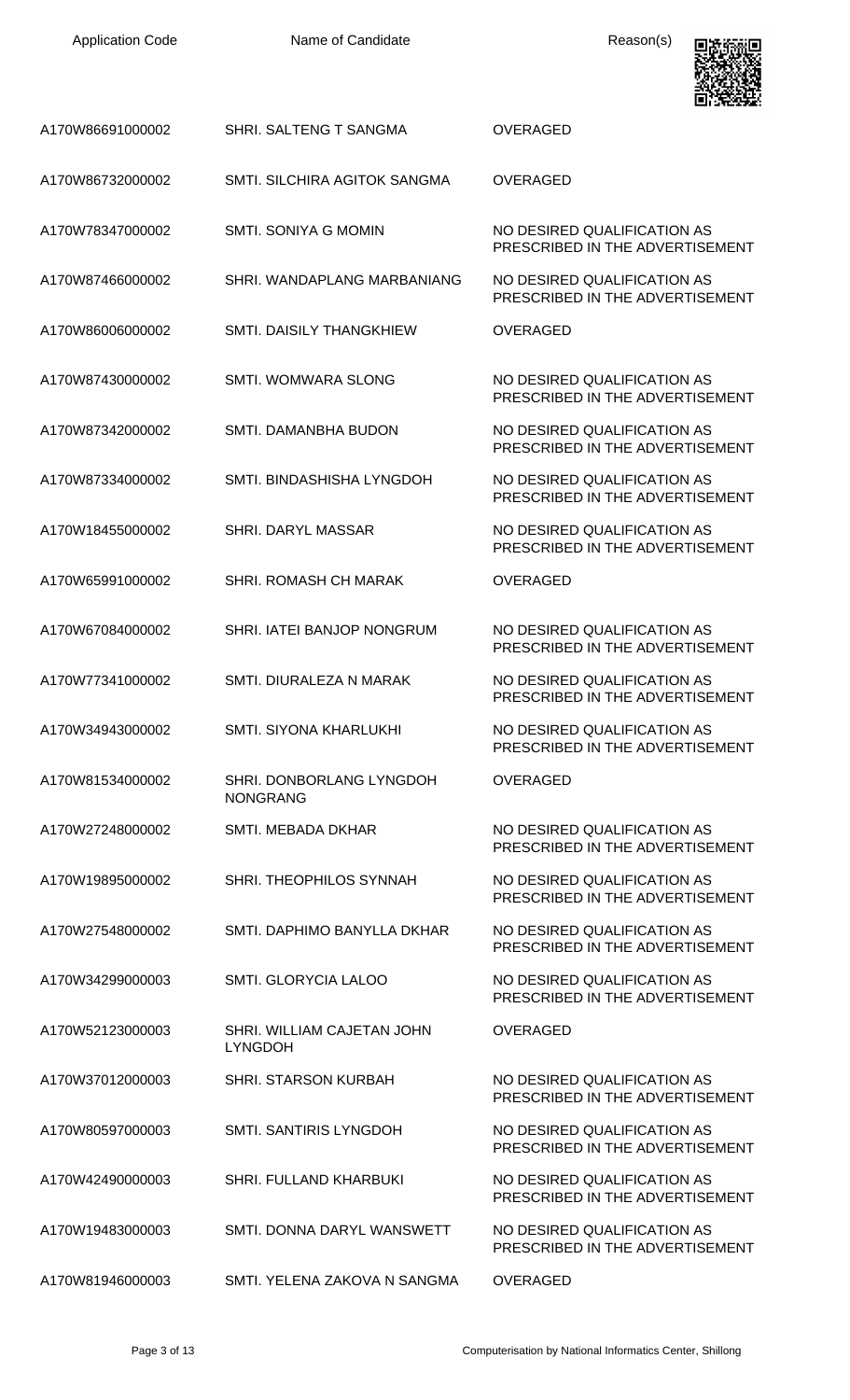| <b>Application Code</b> | Name of Candidate                              | Reason(s)                                                      |
|-------------------------|------------------------------------------------|----------------------------------------------------------------|
| A170W32741000003        | <b>SMTI. PATRICIA KURBAH</b>                   | NO DESIRED QUALIFICATION AS<br>PRESCRIBED IN THE ADVERTISEMENT |
| A170W82280000003        | <b>SMTI. ANUPUNA KOCH</b>                      | NO DESIRED QUALIFICATION AS<br>PRESCRIBED IN THE ADVERTISEMENT |
| A170W82458000003        | SHRI. BIJUSH G MOMIN                           | <b>OVERAGED</b>                                                |
| A170W23988000003        | SHRI. WANKITBOK IAWPHNIAW                      | NO DESIRED QUALIFICATION AS<br>PRESCRIBED IN THE ADVERTISEMENT |
| A170W66922000003        | SHRI. ALBERT SCHWEITZER R<br><b>SANGMA</b>     | NO DESIRED QUALIFICATION AS<br>PRESCRIBED IN THE ADVERTISEMENT |
| A170W79810000003        | SMTI. PERSARALIN LANGPEN                       | NO DESIRED QUALIFICATION AS<br>PRESCRIBED IN THE ADVERTISEMENT |
| A170W86417000003        | SMTI. ANNESTERY DOSIK ARENGH                   | <b>OVERAGED</b>                                                |
| A170W21068000003        | SHRI. FRIEDEL SAVIO MAWROH                     | NO DESIRED QUALIFICATION AS<br>PRESCRIBED IN THE ADVERTISEMENT |
| A170W71508000003        | SMTI. KIEWTINORA NONGRANG                      | NO DESIRED QUALIFICATION AS<br>PRESCRIBED IN THE ADVERTISEMENT |
| A170W21461000003        | SMTI. DAMANBHA SHADAP                          | NO DESIRED QUALIFICATION AS<br>PRESCRIBED IN THE ADVERTISEMENT |
| A170W66311000003        | SMTI. MANIKA CH MARAK                          | NO DESIRED QUALIFICATION AS<br>PRESCRIBED IN THE ADVERTISEMENT |
| A170W67827000003        | SHRI. JEDAKIA R MARAK                          | NO DESIRED QUALIFICATION AS<br>PRESCRIBED IN THE ADVERTISEMENT |
| A170W81617000003        | SMTI. PLANKY PYRTUH                            | <b>OVERAGED</b>                                                |
| A170W46921000003        | SHRI. WANSHANBOR MAWLONG                       | NO DESIRED QUALIFICATION AS<br>PRESCRIBED IN THE ADVERTISEMENT |
| A170W34315000003        | <b>SHRI. KYNTIEWBORLANG</b><br><b>KHONGHAT</b> | <b>OVERAGED</b>                                                |
| A170W01707000003        | SHRI. FENEYO EVOLITE SHABONG                   | <b>OVERAGED</b>                                                |
| A170W73339000003        | SMTI, NAPHISABET KHARSHIING                    | NO DESIRED QUALIFICATION AS<br>PRESCRIBED IN THE ADVERTISEMENT |
| A170W48544000003        | SHRI. PHORESTAR LYNGDOH                        | <b>OVERAGED</b>                                                |
| A170W69852000003        | <b>SHRI. TANLIN WAHLANG</b>                    | NO DESIRED QUALIFICATION AS<br>PRESCRIBED IN THE ADVERTISEMENT |
| A170W87716000003        | SMTI. RIBANYLLA LYNGDOH<br><b>NONGBRI</b>      | NO DESIRED QUALIFICATION AS<br>PRESCRIBED IN THE ADVERTISEMENT |
| A170W87227000003        | SMTI. NAMARLIN MAWLIEH                         | NO DESIRED QUALIFICATION AS<br>PRESCRIBED IN THE ADVERTISEMENT |
| A170W81044000003        | SHRI. DONDOR LANG BAMON                        | NO DESIRED QUALIFICATION AS<br>PRESCRIBED IN THE ADVERTISEMENT |
| A170W74177000003        | <b>SMTI. TOKJE K SANGMA</b>                    | <b>OVERAGED</b>                                                |
| A170W18904000003        | SHRI. MEWANPHER NAKI SUTING                    | NO DESIRED QUALIFICATION AS<br>PRESCRIBED IN THE ADVERTISEMENT |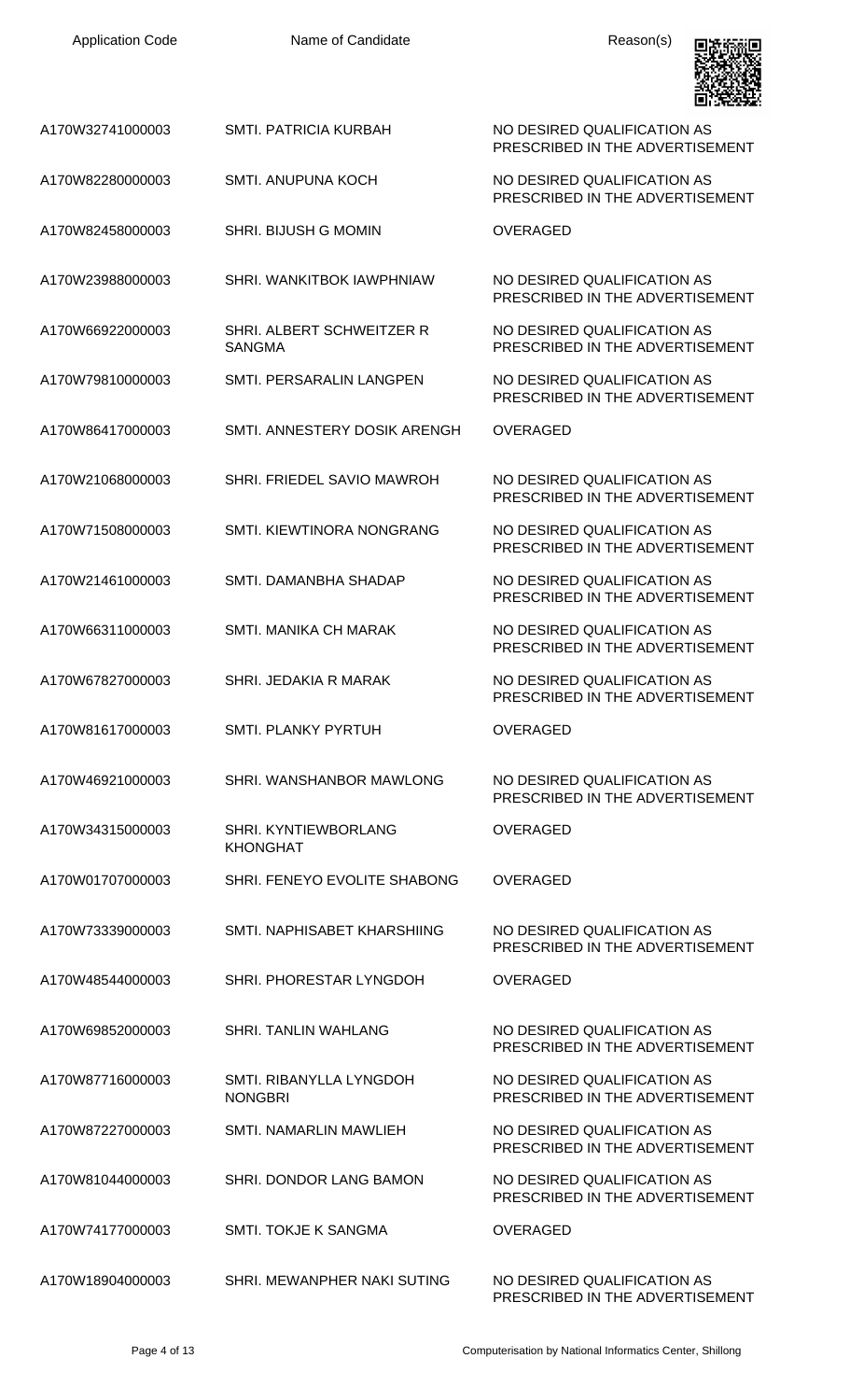| <b>Application Code</b> | Name of Candidate                                   | Reason(s)                                                      |
|-------------------------|-----------------------------------------------------|----------------------------------------------------------------|
| A170W81723000003        | SMTI. MONICA CLARA WALLANG                          | <b>OVERAGED</b>                                                |
| A170W09132000004        | <b>SHRI. PATRICK VERNON SHANPRU</b>                 | NO DESIRED QUALIFICATION AS<br>PRESCRIBED IN THE ADVERTISEMENT |
| A170W40406000004        | SMTI, SARALYNE RAPTHAP                              | NO DESIRED QUALIFICATION AS<br>PRESCRIBED IN THE ADVERTISEMENT |
| A170W12024000004        | SMTI. VASNA PEARL BAMON                             | <b>OVERAGED</b>                                                |
| A170W86202000004        | <b>SHRI. YANGKIOO SHYLLA</b>                        | NO DESIRED QUALIFICATION AS<br>PRESCRIBED IN THE ADVERTISEMENT |
| A170W05655000004        | <b>SHRI. JOSHUA KYNDIAH</b>                         | <b>OVERAGED</b>                                                |
| A170W34287000004        | SHRI. ARKYBANSON PYNGROPE                           | NO DESIRED QUALIFICATION AS<br>PRESCRIBED IN THE ADVERTISEMENT |
| A170W87039000004        | SMTI. BINA MARY NONGKHLAW                           | NO DESIRED QUALIFICATION AS<br>PRESCRIBED IN THE ADVERTISEMENT |
| A170W18541000004        | SMTI, DISMAMARY R MARAK                             | NO DESIRED QUALIFICATION AS<br>PRESCRIBED IN THE ADVERTISEMENT |
| A170W17925000004        | <b>SMTI, MERILDA ROYWAN</b>                         | NO DESIRED QUALIFICATION AS<br>PRESCRIBED IN THE ADVERTISEMENT |
| A170W18615000004        | SHRI. JASON ANDREW DKHAR                            | NO DESIRED QUALIFICATION AS<br>PRESCRIBED IN THE ADVERTISEMENT |
| A170W79293000004        | <b>SMTI. RICHEL LYNGDOH</b>                         | NO DESIRED QUALIFICATION AS<br>PRESCRIBED IN THE ADVERTISEMENT |
| A170W19883000004        | SHRI. BASHANSKHEM PYNGROPE                          | NO DESIRED QUALIFICATION AS<br>PRESCRIBED IN THE ADVERTISEMENT |
| A170W22157000004        | <b>SMTI. EHUNRISA SUMER</b>                         | NO DESIRED QUALIFICATION AS<br>PRESCRIBED IN THE ADVERTISEMENT |
| A170W27501000004        | <b>SHRI. FAMING CLINRUBYSON</b><br><b>KHARNAIOR</b> | <b>OVERAGED</b>                                                |
| A170W83338000004        | SMTI. DAPHAWAN SM PAPANG                            | NO DESIRED QUALIFICATION AS<br>PRESCRIBED IN THE ADVERTISEMENT |
| A170W77655000004        | SMTI. BALSIRO K SANGMA                              | NO DESIRED QUALIFICATION AS<br>PRESCRIBED IN THE ADVERTISEMENT |
| A170W28705000004        | SMTI. BALENSHA NADON                                | <b>OVERAGED</b>                                                |
| A170W86138000004        | <b>SMTI. JULLIOUS BARTHA GABIL</b><br><b>MOMIN</b>  | <b>OVERAGED</b>                                                |
| A170W70258000004        | SHRI. PHORESTAR LYNGDOH                             | <b>OVERAGED</b>                                                |
| A170W57058000004        | SMTI. RENEWAL KSOO                                  | NO DESIRED QUALIFICATION AS<br>PRESCRIBED IN THE ADVERTISEMENT |
| A170W57711000004        | SMTI. DEIMAYA RYNGKHLEM                             | NO DESIRED QUALIFICATION AS<br>PRESCRIBED IN THE ADVERTISEMENT |
| A170W57826000004        | <b>SHRI. HEIPORMI LALOO</b>                         | NO DESIRED QUALIFICATION AS<br>PRESCRIBED IN THE ADVERTISEMENT |
| A170W29331000004        | SMTI. LIVIANA KURBAH                                | NO DESIRED QUALIFICATION AS<br>PRESCRIBED IN THE ADVERTISEMENT |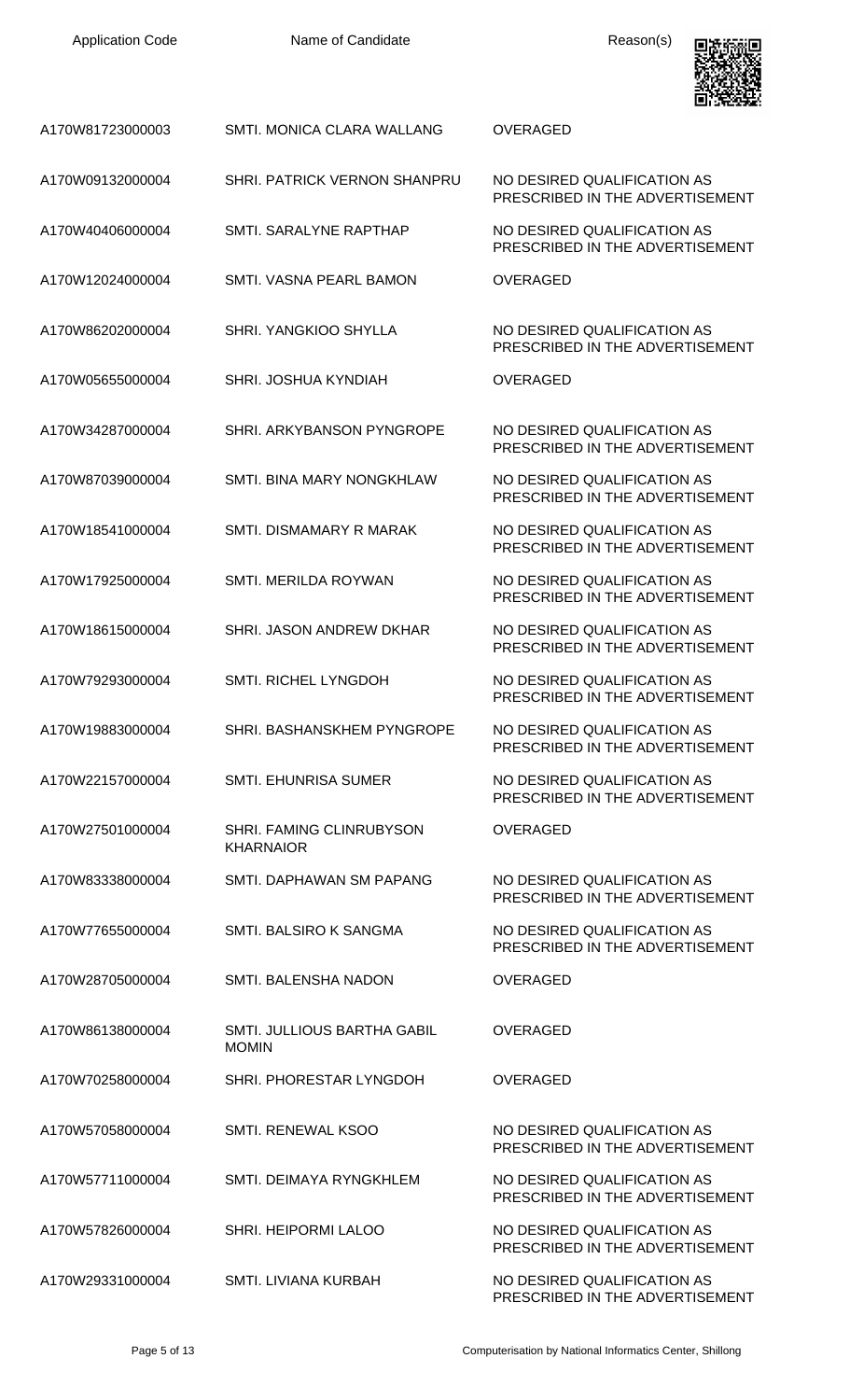| <b>Application Code</b> |  |
|-------------------------|--|
|-------------------------|--|

Name of Candidate **Reason(s)** 



| A170W67484000004 | SHRI. BORIS ARNOLD KHYRIEM                   | OVERAGED                                                       |
|------------------|----------------------------------------------|----------------------------------------------------------------|
| A170W67418000004 | SMTL EVANDANORA DKHAR                        | <b>OVERAGED</b>                                                |
| A170W26793000005 | <b>SMTI. TANYA MAIROM</b>                    | NO DESIRED QUALIFICATION AS<br>PRESCRIBED IN THE ADVERTISEMENT |
| A170W34548000005 | SMTI. IBADAHUNSHISHA SOHTUN                  | NO DESIRED QUALIFICATION AS<br>PRESCRIBED IN THE ADVERTISEMENT |
| A170W66436000005 | SHRI. WINKY WITOR CH SANGMA                  | NO DESIRED QUALIFICATION AS<br>PRESCRIBED IN THE ADVERTISEMENT |
| A170W78718000005 | <b>SHRI. JACKY M MOMIN</b>                   | NO DESIRED QUALIFICATION AS<br>PRESCRIBED IN THE ADVERTISEMENT |
| A170W31065000005 | SMTI. ELLA BELLE SUTING                      | NO DESIRED QUALIFICATION AS<br>PRESCRIBED IN THE ADVERTISEMENT |
| A170W85450000005 | SMTI. ASHEERA ATTAMCHI W<br><b>MOMIN</b>     | <b>OVERAGED</b>                                                |
| A170W34476000005 | SMTI. LAPYNKMEN L RUMNONG                    | NO DESIRED QUALIFICATION AS<br>PRESCRIBED IN THE ADVERTISEMENT |
| A170W41377000005 | SHRI. NANGSANKUPAR LYNGDOH                   | NO DESIRED QUALIFICATION AS<br>PRESCRIBED IN THE ADVERTISEMENT |
| A170W15911000005 | <b>SMTI. CHIRE S MARAK</b>                   | <b>OVERAGED</b>                                                |
| A170W73979000005 | <b>SMTI. RIKYNTI NONGSIANG</b>               | NO DESIRED QUALIFICATION AS<br>PRESCRIBED IN THE ADVERTISEMENT |
| A170W85744000005 | SHRI. BEBETO R MARAK                         | NO DESIRED QUALIFICATION AS<br>PRESCRIBED IN THE ADVERTISEMENT |
| A170W19162000005 | SHRI. KHAMKUPAR TYNSONG                      | NO DESIRED QUALIFICATION AS<br>PRESCRIBED IN THE ADVERTISEMENT |
| A170W02829000005 | SMTI. BANLUMLANG LYNGKHOI                    | <b>OVERAGED</b>                                                |
| A170W86330000005 | <b>SHRI. DIPAK RAY</b>                       | NO DESIRED QUALIFICATION AS<br>PRESCRIBED IN THE ADVERTISEMENT |
| A170W71339000005 | SMTI. DESIKA NONGNENG DALOI                  | NO DESIRED QUALIFICATION AS<br>PRESCRIBED IN THE ADVERTISEMENT |
| A170W82914000005 | SMTI. MATTI DONDOR RYNJAH                    | NO DESIRED QUALIFICATION AS<br>PRESCRIBED IN THE ADVERTISEMENT |
| A170W80816000005 | SHRI. BANSHANLANG NONGLONG                   | NO DESIRED QUALIFICATION AS<br>PRESCRIBED IN THE ADVERTISEMENT |
| A170W79100000005 | SHRI. SHANBORLANG DKHAR                      | NO DESIRED QUALIFICATION AS<br>PRESCRIBED IN THE ADVERTISEMENT |
| A170W50627000005 | SMTI. IBANYLLA PHAWA                         | NO DESIRED QUALIFICATION AS<br>PRESCRIBED IN THE ADVERTISEMENT |
| A170W79064000005 | SHRI. HERBERT RAYNE BAREH                    | NO DESIRED QUALIFICATION AS<br>PRESCRIBED IN THE ADVERTISEMENT |
| A170W05572000005 | SMTI. HABABIANGLIN KHONGWIR                  | <b>OVERAGED</b>                                                |
| A170W31192000005 | SMTI. LUCENCIA MARY BADAPLIN<br><b>RANEE</b> | AGE NOT CLEARLY MENTIONED                                      |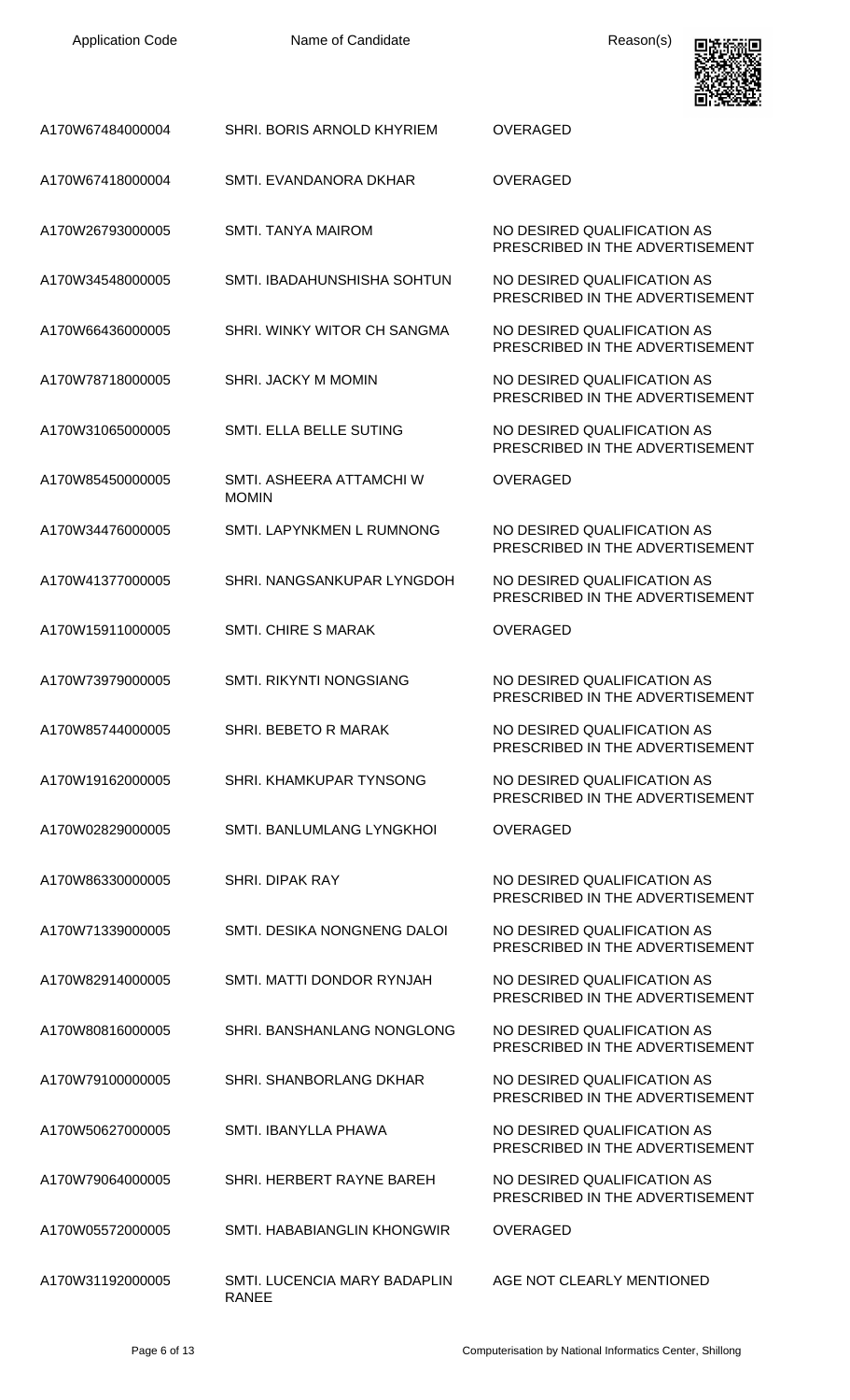|                  |                                            | 国语名法                                                           |
|------------------|--------------------------------------------|----------------------------------------------------------------|
| A170W61989000005 | SMTI. DAPHIKA WANKHAR                      | NO DESIRED QUALIFICATION AS<br>PRESCRIBED IN THE ADVERTISEMENT |
| A170W23470000006 | SHRI, MANKUPAR LYNGDOH<br><b>THABAH</b>    | NO DESIRED QUALIFICATION AS<br>PRESCRIBED IN THE ADVERTISEMENT |
| A170W66111000006 | SMTI. PATRICIA CH SANGMA                   | <b>OVERAGED</b>                                                |
| A170W18664000006 | <b>SMTI. CHUNCHI N MARAK</b>               | NO DESIRED QUALIFICATION AS<br>PRESCRIBED IN THE ADVERTISEMENT |
| A170W83879000006 | <b>SMTI. FERICA RYNJAH</b>                 | NO DESIRED QUALIFICATION AS<br>PRESCRIBED IN THE ADVERTISEMENT |
| A170W85494000006 | SHRI. PAOMINTHANG RAHMAN<br><b>VAIPHEI</b> | <b>OVERAGED</b>                                                |
| A170W68765000006 | SHRI. AKRIESTEN R RANI                     | NO DESIRED QUALIFICATION AS<br>PRESCRIBED IN THE ADVERTISEMENT |
| A170W82186000006 | SHRI. AMORJIT TEGITE SANGMA                | NO DESIRED QUALIFICATION AS<br>PRESCRIBED IN THE ADVERTISEMENT |
| A170W77542000006 | <b>SHRI. SHEMLANG K BANI</b>               | NO DESIRED QUALIFICATION AS<br>PRESCRIBED IN THE ADVERTISEMENT |
| A170W21604000006 | <b>SHRI. MAHESH KOCH</b>                   | NO DESIRED QUALIFICATION AS<br>PRESCRIBED IN THE ADVERTISEMENT |
| A170W31184000006 | SHRI. BANTEIBOR NONGSIEJ                   | NO DESIRED QUALIFICATION AS<br>PRESCRIBED IN THE ADVERTISEMENT |
| A170W31626000007 | <b>SMTI. SHAIDALIN NONGLANG</b>            | NO DESIRED QUALIFICATION AS<br>PRESCRIBED IN THE ADVERTISEMENT |
| A170W65144000007 | SHRI. BRIEF TECHAN MRONG<br><b>MARAK</b>   | NO DESIRED QUALIFICATION AS<br>PRESCRIBED IN THE ADVERTISEMENT |
| A170W64244000007 | SHRI. THIYOVAN LAPASAM                     | NO DESIRED QUALIFICATION AS<br>PRESCRIBED IN THE ADVERTISEMENT |
| A170W05487000007 | SHRI. STEBANSHON MYLLIEMNGAP               | <b>OVERAGED</b>                                                |
| A170W28840000007 | SHRI. AUSTIN SYIEM MALNGIANG               | NO DESIRED QUALIFICATION AS<br>PRESCRIBED IN THE ADVERTISEMENT |
| A170W65938000007 | SHRI. WALSENG CH. MARAK                    | <b>OVERAGED</b>                                                |
| A170W68099000007 | SMTI. FULLMERRIES PUWEIN                   | NO DESIRED QUALIFICATION AS<br>PRESCRIBED IN THE ADVERTISEMENT |
| A170W34560000007 | SHRI. BANKMENLANG MAWA                     | NO DESIRED QUALIFICATION AS<br>PRESCRIBED IN THE ADVERTISEMENT |
| A170W09357000007 | SMTI. SHIRLEY PASSAH                       | <b>OVERAGED</b>                                                |
| A170W33681000007 | SHRI. EZAKIEL WAHLANG                      | NO DESIRED QUALIFICATION AS<br>PRESCRIBED IN THE ADVERTISEMENT |
| A170W27518000008 | SMTI, STEFANISHA POHLONG                   | NO DESIRED QUALIFICATION AS<br>PRESCRIBED IN THE ADVERTISEMENT |
| A170W00278000008 | SHRI. DAMANG PAIA KIO CHYNRET              | <b>OVERAGED</b>                                                |
| A170W10794000008 | SMTI, BARBIRA A SANGMA                     | <b>OVERAGED</b>                                                |

п.

Ξ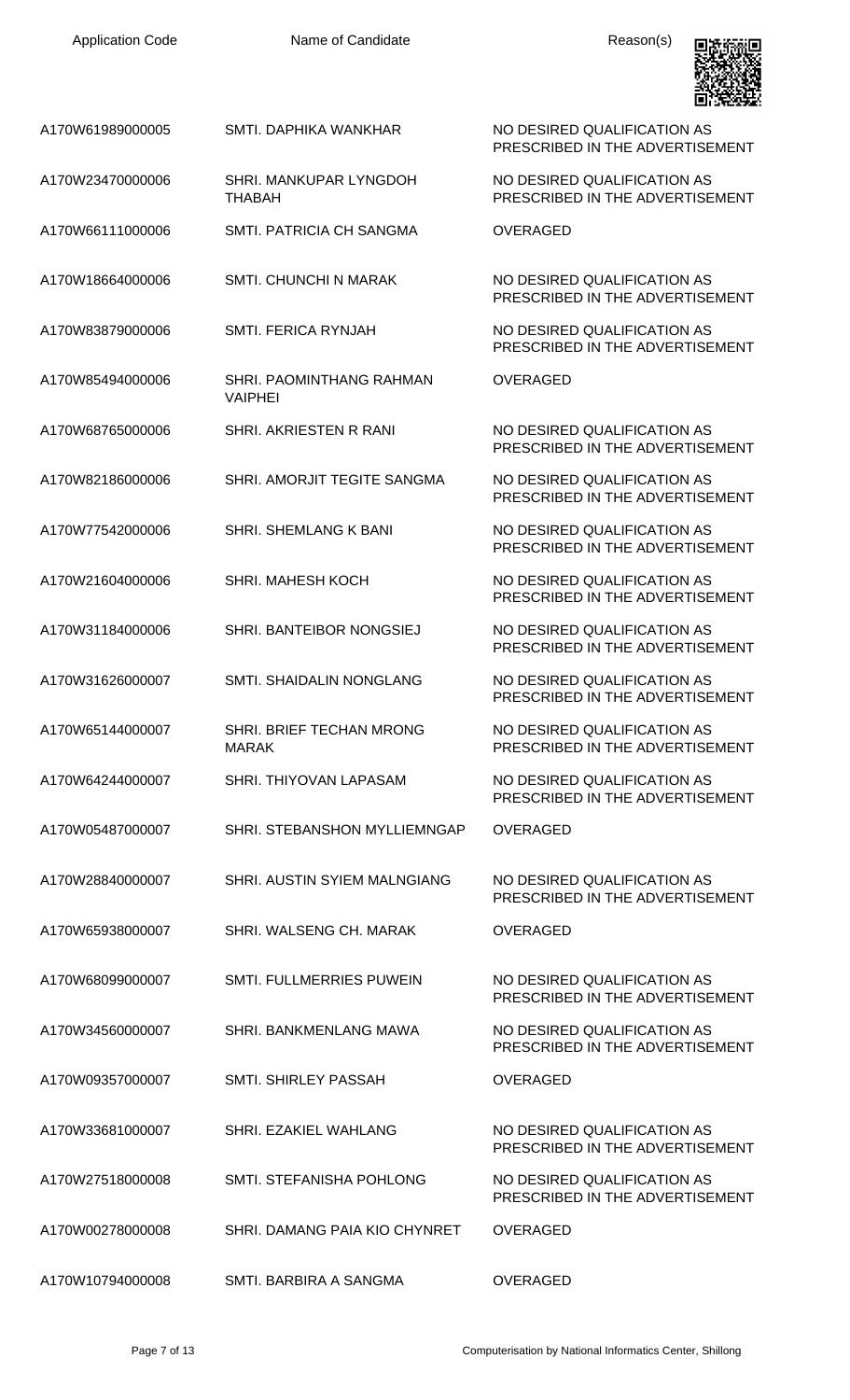| <b>Application Code</b> |  |
|-------------------------|--|
|-------------------------|--|

Name of Candidate **Reason(s)** 



| A170W14455000008 | SMTI. IBANYLLA LYNGDOH                         | <b>OVERAGED</b>                                                |
|------------------|------------------------------------------------|----------------------------------------------------------------|
| A170W06218000008 | SHRI. BASHAILANG KHARBYNGAR                    | <b>OVERAGED</b>                                                |
| A170W14136000008 | <b>SHRI. IATEILANG KHONGWIR</b>                | <b>OVERAGED</b>                                                |
| A170W18424000008 | SMTI. BAKYRSIEW WANHAT                         | NO DESIRED QUALIFICATION AS<br>PRESCRIBED IN THE ADVERTISEMENT |
| A170W23276000008 | SHRI. BASHASON KHRIAM                          | NO DESIRED QUALIFICATION AS<br>PRESCRIBED IN THE ADVERTISEMENT |
| A170W23620000008 | SHRI. DANIEL THANGKHIEW                        | NO DESIRED QUALIFICATION AS<br>PRESCRIBED IN THE ADVERTISEMENT |
| A170W24337000008 | SMTI. BAPHI IADA MAWLONG                       | <b>OVERAGED</b>                                                |
| A170W24899000008 | <b>SHRI. SHEMBOKLANG</b><br><b>KHONGRYMMAI</b> | NO DESIRED QUALIFICATION AS<br>PRESCRIBED IN THE ADVERTISEMENT |
| A170W26102000008 | SMTI. KWISTIMARY KHONGSNI                      | NO DESIRED QUALIFICATION AS<br>PRESCRIBED IN THE ADVERTISEMENT |
| A170W27773000008 | SHRI. ATIARSKHEM MAWKHIEW                      | NO DESIRED QUALIFICATION AS<br>PRESCRIBED IN THE ADVERTISEMENT |
| A170W27856000008 | SMTI. MARBAKORDOR MASSAR                       | NO DESIRED QUALIFICATION AS<br>PRESCRIBED IN THE ADVERTISEMENT |
| A170W31953000008 | SMTI. ANNA MUNI GABIL MOMIN                    | <b>OVERAGED</b>                                                |
|                  |                                                |                                                                |
| A170W32168000008 | SHRI. ANGELO STAR THAM                         | <b>OVERAGED</b>                                                |
| A170W32213000008 | SMTI. MEBAPYNSHAI KHONGLAH                     | NO DESIRED QUALIFICATION AS<br>PRESCRIBED IN THE ADVERTISEMENT |
| A170W32437000008 | SMTI. EUNITA ONELLA KYNTA                      | NO DESIRED QUALIFICATION AS<br>PRESCRIBED IN THE ADVERTISEMENT |
| A170W57030000008 | SHRI. DAOWAN CHALLAM                           | NO DESIRED QUALIFICATION AS<br>PRESCRIBED IN THE ADVERTISEMENT |
| A170W63480000008 | SHRI. BLISSFUL LYNGDOH                         | NO DESIRED QUALIFICATION AS<br>PRESCRIBED IN THE ADVERTISEMENT |
| A170W78437000008 | SMTI. SANDAKINI KHYRIEM                        | NO DESIRED QUALIFICATION AS<br>PRESCRIBED IN THE ADVERTISEMENT |
| A170W66789000008 | SMTI. RAKHIME M SANGMA                         | NO DESIRED QUALIFICATION AS<br>PRESCRIBED IN THE ADVERTISEMENT |
| A170W68864000008 | SHRI. DAO HIPAYA TLANG                         | NO DESIRED QUALIFICATION AS<br>PRESCRIBED IN THE ADVERTISEMENT |
| A170W69922000008 | <b>SHRI. BANRILANG KHARKONGOR</b>              | <b>OVERAGED</b>                                                |
| A170W78753000008 | SMTI. CHEMETENGSIL A SANGMA                    | NO DESIRED QUALIFICATION AS<br>PRESCRIBED IN THE ADVERTISEMENT |
| A170W66216000009 | SHRI. STEVENSON LYNGDOH                        | <b>OVERAGED</b>                                                |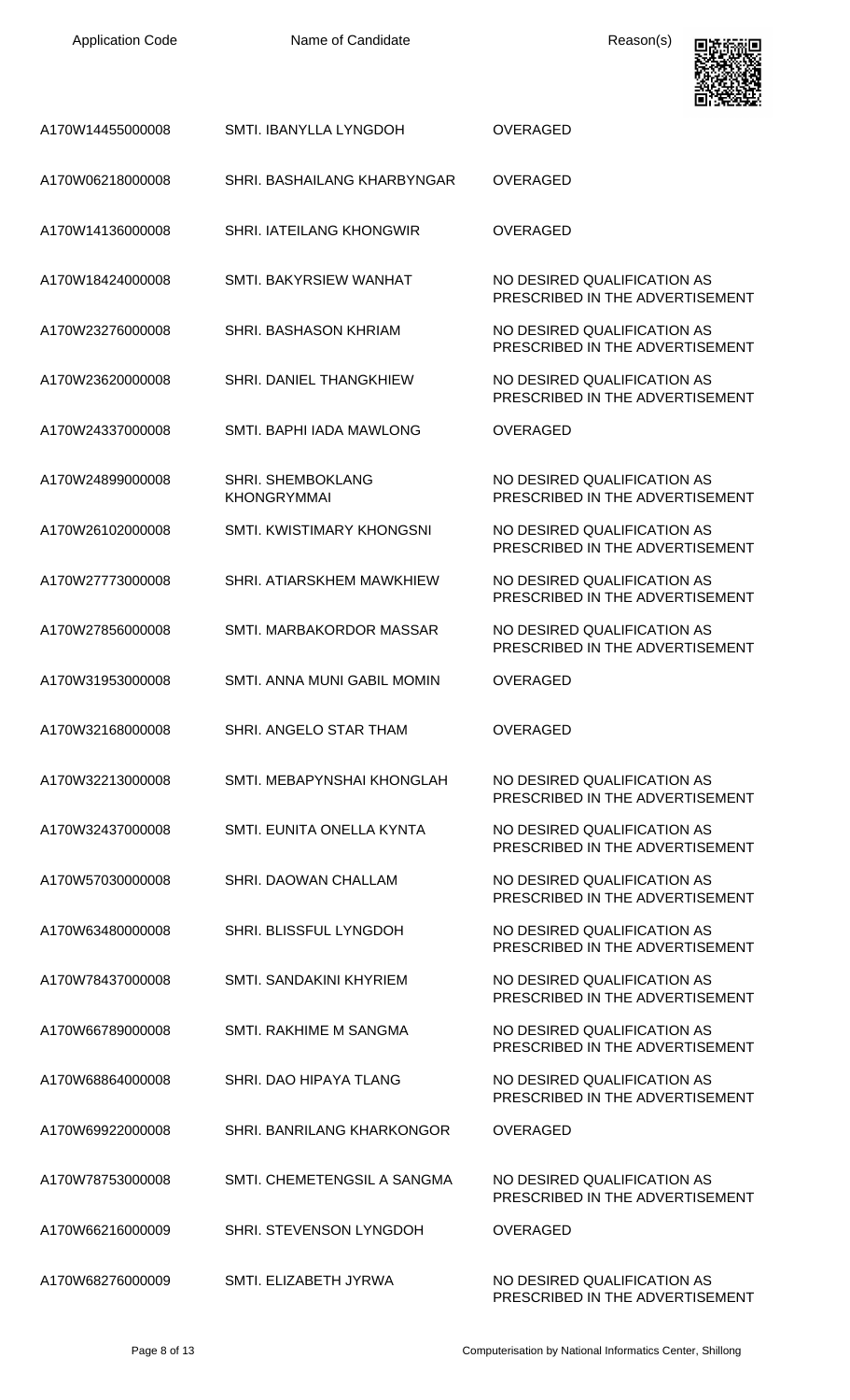| <b>Application Code</b> | Name of Candidate                                  | Reason(s)                                                      |
|-------------------------|----------------------------------------------------|----------------------------------------------------------------|
| A170W64401000009        | SHRI. ALEXANDER LAMARE                             | NO DESIRED QUALIFICATION AS<br>PRESCRIBED IN THE ADVERTISEMENT |
| A170W55610000009        | <b>SHRI. PILARIUS POHLONG</b>                      | NO DESIRED QUALIFICATION AS<br>PRESCRIBED IN THE ADVERTISEMENT |
| A170W14572000009        | <b>SHRI. EVANGIO SOHTUN</b>                        | <b>OVERAGED</b>                                                |
| A170W46108000009        | SMTI, BANSARALANG NONGSIEJ                         | NO DESIRED QUALIFICATION AS<br>PRESCRIBED IN THE ADVERTISEMENT |
| A170W18919000009        | <b>SHRI. BABITLANG NONGTRAW</b>                    | NO DESIRED QUALIFICATION AS<br>PRESCRIBED IN THE ADVERTISEMENT |
| A170W86114000009        | SMTI. DASHISHA LYNGDOH<br><b>NONGPIUR</b>          | <b>OVERAGED</b>                                                |
| A170W26052000009        | SHRI. NANGIOHBOR LYNGDOH                           | NO DESIRED QUALIFICATION AS<br>PRESCRIBED IN THE ADVERTISEMENT |
| A170W28201000009        | SMTI, RIKYNTIEW THAWMUIT                           | NO DESIRED QUALIFICATION AS<br>PRESCRIBED IN THE ADVERTISEMENT |
| A170W33597000009        | SHRI. NEAL RICHMOND NONGDHAR                       | NO DESIRED QUALIFICATION AS<br>PRESCRIBED IN THE ADVERTISEMENT |
| A170W83320000009        | SMTI. CEORIS WANSAI MAWSHUN                        | <b>OVERAGED</b>                                                |
| A170W28813000009        | <b>SMTI. RIBASUK MOLLENE</b><br><b>KHARMYNTHON</b> | NO DESIRED QUALIFICATION AS<br>PRESCRIBED IN THE ADVERTISEMENT |
| A170W70641000009        | <b>SHRI. HEMANTO HAJONG</b>                        | NO DESIRED QUALIFICATION AS<br>PRESCRIBED IN THE ADVERTISEMENT |
| A170W00515000009        | SHRI. BAN KHRAWBOR WANKHAR                         | <b>OVERAGED</b>                                                |
| A170W48928000010        | <b>SMTL RUPA N MARAK</b>                           | NO DESIRED QUALIFICATION AS<br>PRESCRIBED IN THE ADVERTISEMENT |
| A170W23330000010        | SHRI. STEVENSON LYNGDOH                            | <b>OVERAGED</b>                                                |
| A170W22338000010        | <b>SHRI. QUISBIRTH K MARAK</b>                     | EDUCATIONAL QUALIFICATION NOT CLEAR                            |
| A170W71329000010        | SMTI. PHERDINI WAHLANG                             | NO DESIRED QUALIFICATION AS<br>PRESCRIBED IN THE ADVERTISEMENT |
| A170W19070000010        | <b>SMTI. NEINIDAROI WANN</b>                       | NO DESIRED QUALIFICATION AS<br>PRESCRIBED IN THE ADVERTISEMENT |
| A170W03843000010        | <b>SHRI. YARMIKY SHILLA</b>                        | <b>OVERAGED</b>                                                |
| A170W35135000010        | <b>SMTI. PLIELADLIN SWER</b>                       | NO DESIRED QUALIFICATION AS<br>PRESCRIBED IN THE ADVERTISEMENT |
| A170W28201000010        | SMTI, RIKYNTIEW THAWMUIT                           | NO DESIRED QUALIFICATION AS<br>PRESCRIBED IN THE ADVERTISEMENT |
| A170W77501000010        | SMTI. LABIANGLIN THABAH                            | NO DESIRED QUALIFICATION AS<br>PRESCRIBED IN THE ADVERTISEMENT |
| A170W29843000010        | SHRI. GARLANDTLY WARJRI                            | NO DESIRED QUALIFICATION AS<br>PRESCRIBED IN THE ADVERTISEMENT |
| A170W16415000010        | SHRI. BAMUTSKHEM MAWROH                            | OVERAGED                                                       |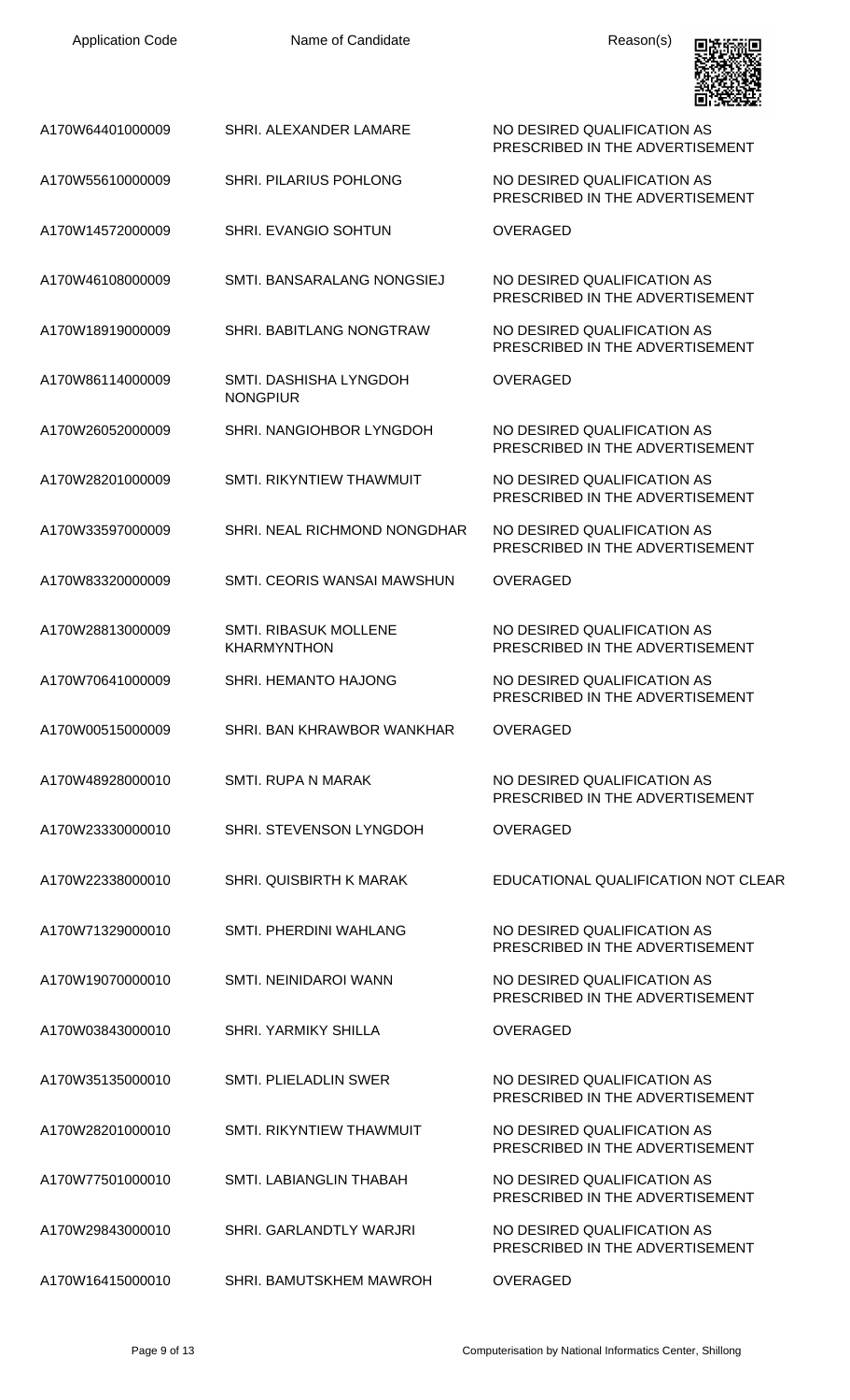| <b>Application Code</b> | Name of Candidate                                    | Reason(s)                                                      |
|-------------------------|------------------------------------------------------|----------------------------------------------------------------|
| A170W66214000011        | SHRI. GEOFFREY CH MOMIN                              | <b>OVERAGED</b>                                                |
| A170W65338000011        | SHRI. CHENANG K SANGMA                               | NO DESIRED QUALIFICATION AS<br>PRESCRIBED IN THE ADVERTISEMENT |
| A170W34616000011        | SMTI. NAPHISARA WANKHAR                              | NO DESIRED QUALIFICATION AS<br>PRESCRIBED IN THE ADVERTISEMENT |
| A170W30235000011        | SHRI. BRIGHTSTAR MASYNTING                           | NO DESIRED QUALIFICATION AS<br>PRESCRIBED IN THE ADVERTISEMENT |
| A170W38000000011        | SHRI. PINGSTONE D SANGMA                             | <b>OVERAGED</b>                                                |
| A170W46201000011        | SMTI. WEALTH PHEEN KHARSHIING                        | NO DESIRED QUALIFICATION AS<br>PRESCRIBED IN THE ADVERTISEMENT |
| A170W20246000011        | SHRI. WANSHANRI C SANCLEY                            | NO DESIRED QUALIFICATION AS<br>PRESCRIBED IN THE ADVERTISEMENT |
| A170W19509000011        | SMTI. CAROLOINE IBANYLLASHISHA<br><b>BUAM</b>        | NO DESIRED QUALIFICATION AS<br>PRESCRIBED IN THE ADVERTISEMENT |
| A170W07163000011        | SHRI. ALDRIDGE FOSTER<br><b>KHONGWET</b>             | NO DESIRED QUALIFICATION AS<br>PRESCRIBED IN THE ADVERTISEMENT |
| A170W83932000011        | SHRI. DANSENG R SANGMA                               | <b>OVERAGED</b>                                                |
| A170W43623000012        | SHRI. JEREMAIAH JAMES RAJEE                          | NO DESIRED QUALIFICATION AS<br>PRESCRIBED IN THE ADVERTISEMENT |
| A170W64142000012        | SMTI. EVANSARA STEFFINA<br><b>LYNGDOH NONGKYNRIH</b> | NO DESIRED QUALIFICATION AS<br>PRESCRIBED IN THE ADVERTISEMENT |
| A170W25563000012        | SHRI, BENZIL DAVID KHARSYNTIEW                       | NO DESIRED QUALIFICATION AS<br>PRESCRIBED IN THE ADVERTISEMENT |
| A170W30235000012        | SHRI. BRIGHTSTAR MASYNTING                           | NO DESIRED QUALIFICATION AS<br>PRESCRIBED IN THE ADVERTISEMENT |
| A170W41735000012        | SMTI. WANDASHISHA LYNGDOH                            | NO DESIRED QUALIFICATION AS<br>PRESCRIBED IN THE ADVERTISEMENT |
| A170W70037000012        | SHRI. CHAMAN CHISIM SANGMA                           | NO DESIRED QUALIFICATION AS<br>PRESCRIBED IN THE ADVERTISEMENT |
| A170W76189000012        | SMTI. RIBHALIN IANGJUH                               | NO DESIRED QUALIFICATION AS<br>PRESCRIBED IN THE ADVERTISEMENT |
| A170W70451000013        | SMTI. DARISHISHA WARJRI                              | NO DESIRED QUALIFICATION AS<br>PRESCRIBED IN THE ADVERTISEMENT |
| A170W52300000013        | SMTI. MILLENNIUM NONGRUM                             | NO DESIRED QUALIFICATION AS<br>PRESCRIBED IN THE ADVERTISEMENT |
| A170W10962000013        | SHRI. DARREN JAJONG N SANGMA                         | <b>OVERAGED</b>                                                |
| A170W46201000013        | SMTI. WEALTH PHEEN KHARSHIING                        | NO DESIRED QUALIFICATION AS<br>PRESCRIBED IN THE ADVERTISEMENT |
| A170W45892000013        | <b>SMTI. RULLY R MARAK</b>                           | <b>OVERAGED</b>                                                |
| A170W72845000013        | SHRI. TEIBOK KORDOR BLAH                             | NO DESIRED QUALIFICATION AS<br>PRESCRIBED IN THE ADVERTISEMENT |
| A170W03824000013        | SHRI. CHANGCHANG LICKY AMPANG<br><b>SANGMA</b>       | OVERAGED                                                       |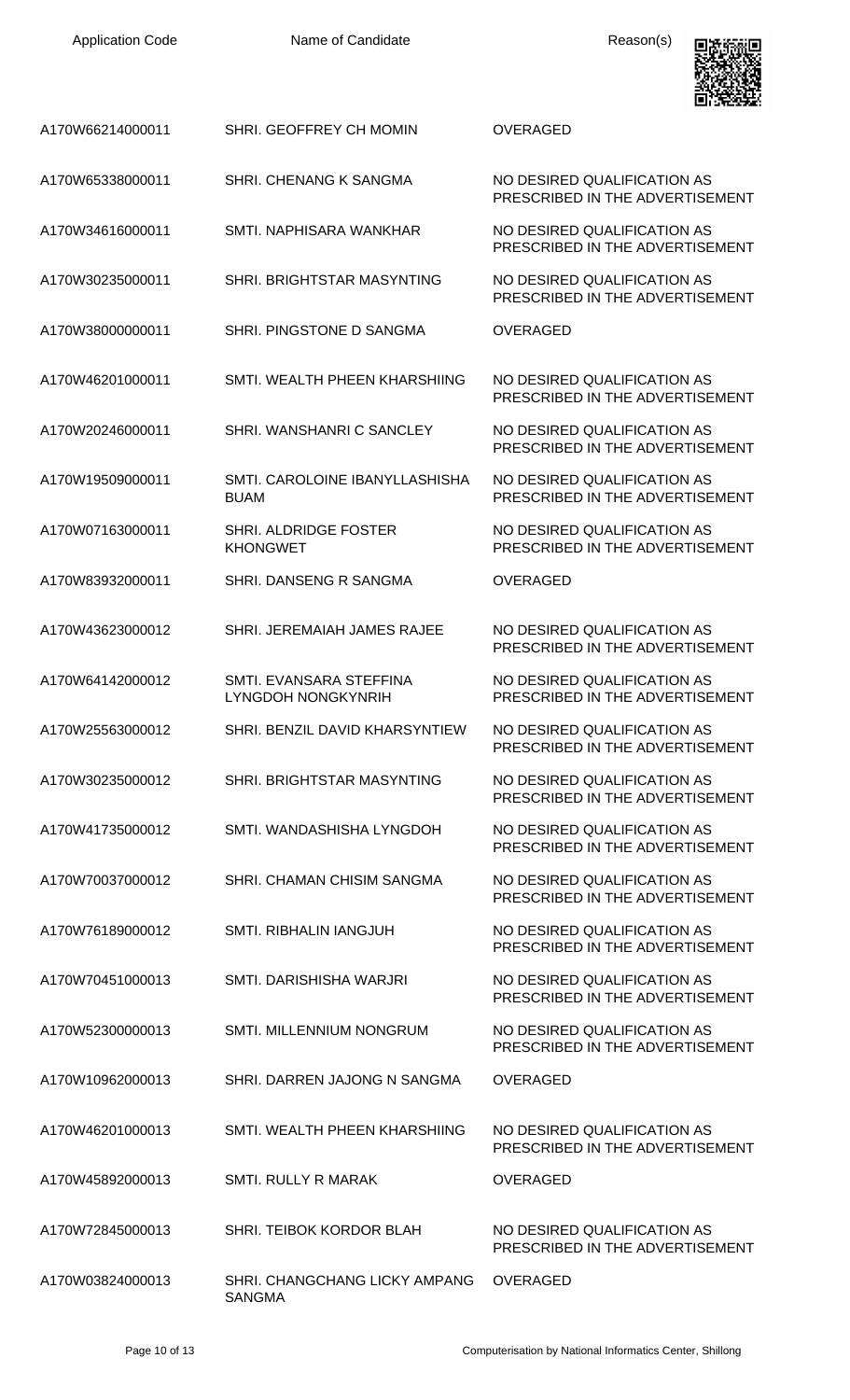

| A170W54957000013 | SHRI, CHUA ELEAZER PHILLIP WAR                  | <b>OVERAGED</b>                                                |
|------------------|-------------------------------------------------|----------------------------------------------------------------|
| A170W10421000014 | SMTI. BATTINYLLA DKHAR                          | <b>OVERAGED</b>                                                |
| A170W34383000014 | SHRI. ULDRIC ANTHONY LYNGDOH<br><b>NONGBRI</b>  | NO DESIRED QUALIFICATION AS<br>PRESCRIBED IN THE ADVERTISEMENT |
| A170W30738000014 | SHRI. STEVEN MARBANIANG                         | NO DESIRED QUALIFICATION AS<br>PRESCRIBED IN THE ADVERTISEMENT |
| A170W33862000014 | SHRI. WANLAMBOK BINA                            | NO DESIRED QUALIFICATION AS<br>PRESCRIBED IN THE ADVERTISEMENT |
| A170W19652000014 | SHRI. DAME CHAPHRANG<br><b>CHYRMANG</b>         | NO DESIRED QUALIFICATION AS<br>PRESCRIBED IN THE ADVERTISEMENT |
| A170W64246000014 | SHRI. BIALLY MRONG MARAK                        | NO DESIRED QUALIFICATION AS<br>PRESCRIBED IN THE ADVERTISEMENT |
| A170W33415000014 | SMTI, JOYCY FAIRLYNE MAJAW                      | NO DESIRED QUALIFICATION AS<br>PRESCRIBED IN THE ADVERTISEMENT |
| A170W27661000015 | SHRI. WANKMEN BHASAN KUPAR<br><b>MARBANIANG</b> | NO DESIRED QUALIFICATION AS<br>PRESCRIBED IN THE ADVERTISEMENT |
| A170W34657000015 | SMTI. LARISHA SHABONG                           | NO DESIRED QUALIFICATION AS<br>PRESCRIBED IN THE ADVERTISEMENT |
| A170W80577000015 | SHRI. BATKUPAR RONGRIN                          | NO DESIRED QUALIFICATION AS<br>PRESCRIBED IN THE ADVERTISEMENT |
| A170W33922000015 | SMTI. BLESSEY WANKHAR                           | NO DESIRED QUALIFICATION AS<br>PRESCRIBED IN THE ADVERTISEMENT |
|                  |                                                 |                                                                |
| A170W01900000015 | SHRI. FETTLEMAN RN DOHLING                      | <b>OVERAGED</b>                                                |
| A170W51404000016 | SHRI. GRETCHIFIELD CH MARAK                     | NO DESIRED QUALIFICATION AS<br>PRESCRIBED IN THE ADVERTISEMENT |
| A170W72891000016 | SMTI. BADASHISHA HUJON                          | NO DESIRED QUALIFICATION AS<br>PRESCRIBED IN THE ADVERTISEMENT |
| A170W30976000016 | <b>SMTI. BASUKLANG KSHIAR</b>                   | NO DESIRED OUALIFICATION AS<br>PRESCRIBED IN THE ADVERTISEMENT |
| A170W36023000016 | SMTI. KENORITHA CH MARAK                        | NO DESIRED QUALIFICATION AS<br>PRESCRIBED IN THE ADVERTISEMENT |
| A170W54753000017 | SHRI. LEHBHAMON KHONGLAH                        | NO DESIRED QUALIFICATION AS<br>PRESCRIBED IN THE ADVERTISEMENT |
| A170W26787000017 | SMTI. PDIANGSUKLANG MAWRIE                      | NO DESIRED QUALIFICATION AS<br>PRESCRIBED IN THE ADVERTISEMENT |
| A170W24317000017 | SMTI. MELISHA KHARKONGOR                        | NO DESIRED QUALIFICATION AS<br>PRESCRIBED IN THE ADVERTISEMENT |
| A170W34383000017 | SHRI. ULDRIC ANTHONY LYNGDOH<br><b>NONGBRI</b>  | NO DESIRED QUALIFICATION AS<br>PRESCRIBED IN THE ADVERTISEMENT |
| A170W12149000017 | <b>SMTI. REBORN BOKLIN SANGLYNE</b>             | NO DESIRED QUALIFICATION AS<br>PRESCRIBED IN THE ADVERTISEMENT |
| A170W56268000018 | SMTI. HANDAKARU PYRBOT                          | <b>OVERAGED</b>                                                |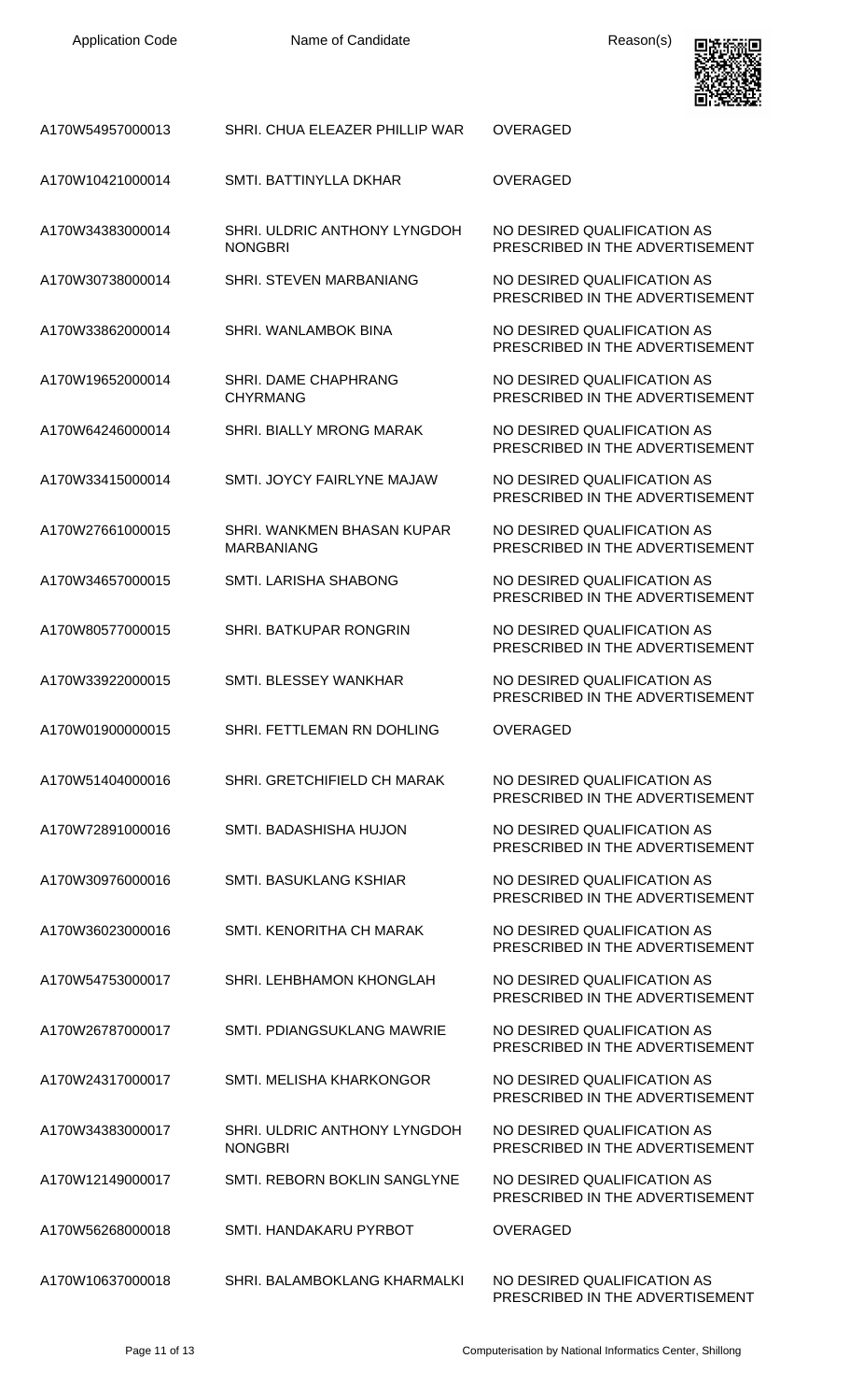|                  |                                                 | 回答之手头                                                          |
|------------------|-------------------------------------------------|----------------------------------------------------------------|
| A170W45042000018 | <b>SMTI. DARIHUN SUN</b>                        | NO DESIRED QUALIFICATION AS<br>PRESCRIBED IN THE ADVERTISEMENT |
| A170W59308000018 | SMTI. SYNSHAR THMA                              | NO DESIRED QUALIFICATION AS<br>PRESCRIBED IN THE ADVERTISEMENT |
| A170W32613000019 | SMTI. JOSEPHINE LYNGDOH<br><b>MARSHILLONG</b>   | NO DESIRED QUALIFICATION AS<br>PRESCRIBED IN THE ADVERTISEMENT |
| A170W16846000020 | <b>SHRI. BANKERLANG SYNSHIANG</b>               | NO DESIRED QUALIFICATION AS<br>PRESCRIBED IN THE ADVERTISEMENT |
| A170W26190000020 | SMTI. BARPHIDORA NONGKYNRIH                     | NO DESIRED QUALIFICATION AS<br>PRESCRIBED IN THE ADVERTISEMENT |
| A170W69971000020 | SHRI. CHAMAN CHISIM SANGMA                      | NO DESIRED QUALIFICATION AS<br>PRESCRIBED IN THE ADVERTISEMENT |
| A170W04581000020 | SHRI. ELEANS RAKSAM MARAK                       | OVERAGED                                                       |
| A170W23108000020 | SHRI. BARRISTER SHANGPLIANG                     | NO DESIRED OUALIFICATION AS<br>PRESCRIBED IN THE ADVERTISEMENT |
| A170W34088000021 | <b>SHRI. BRUCE STARWELL</b><br><b>MALNGIANG</b> | NO DESIRED QUALIFICATION AS<br>PRESCRIBED IN THE ADVERTISEMENT |
| A170W13863000021 | SMTI. SALVADORA BUHROY                          | EDUCATIONAL QUALIFICATION NOT CLEAR                            |
| A170W21198000021 | SMTI. GENEVIEVE LYNGDOH<br><b>MAWPHLANG</b>     | NO DESIRED QUALIFICATION AS<br>PRESCRIBED IN THE ADVERTISEMENT |
| A170W18799000021 | SMTI. NEWYEARLYNE NONGNENG<br><b>DALOI</b>      | NO DESIRED QUALIFICATION AS<br>PRESCRIBED IN THE ADVERTISEMENT |
| A170W03850000021 | SHRI. SENDRICK A SANGMA                         | <b>OVERAGED</b>                                                |
| A170W11668000021 | SMTI. WANDASHISHA LAITFLANG                     | NO DESIRED QUALIFICATION AS<br>PRESCRIBED IN THE ADVERTISEMENT |
| A170W10012000023 | SHRI. RUTHERFORD THABAH                         | <b>OVERAGED</b>                                                |
| A170W03255000024 | <b>SMTI. MAYLINDA KSHIR</b>                     | <b>OVERAGED</b>                                                |
| A170W02671000024 | SHRI. BAAIJINGKMEN NONGKYNRIH                   | OVERAGED                                                       |
| A170W14515000024 | <b>SHRI. SIRDINUS MARPNA</b>                    | EDUCATIONAL QUALIFICATION NOT CLEAR                            |
| A170W74245000026 | SMTI. DAPHILARI LYNGKHOI                        | NO DESIRED QUALIFICATION AS<br>PRESCRIBED IN THE ADVERTISEMENT |
| A170W20967000026 | SHRI. MAJENDRA RABHA                            | NO DESIRED QUALIFICATION AS<br>PRESCRIBED IN THE ADVERTISEMENT |
| A170W24923000026 | <b>SMTI. ARKINI SUMER</b>                       | <b>OVERAGED</b>                                                |
| A170W66563000026 | SHRI. ALBRIAN JOSE CH MOMIN                     | <b>OVERAGED</b>                                                |
| A170W15304000026 | SHRI. DANIEL THANGKHIEW                         | NO DESIRED QUALIFICATION AS<br>PRESCRIBED IN THE ADVERTISEMENT |
| A170W61819000030 | SHRI. EARNINGLY STONE LYNGDOH                   | NO DESIRED QUALIFICATION AS<br>PRESCRIBED IN THE ADVERTISEMENT |

回游的

Ξ